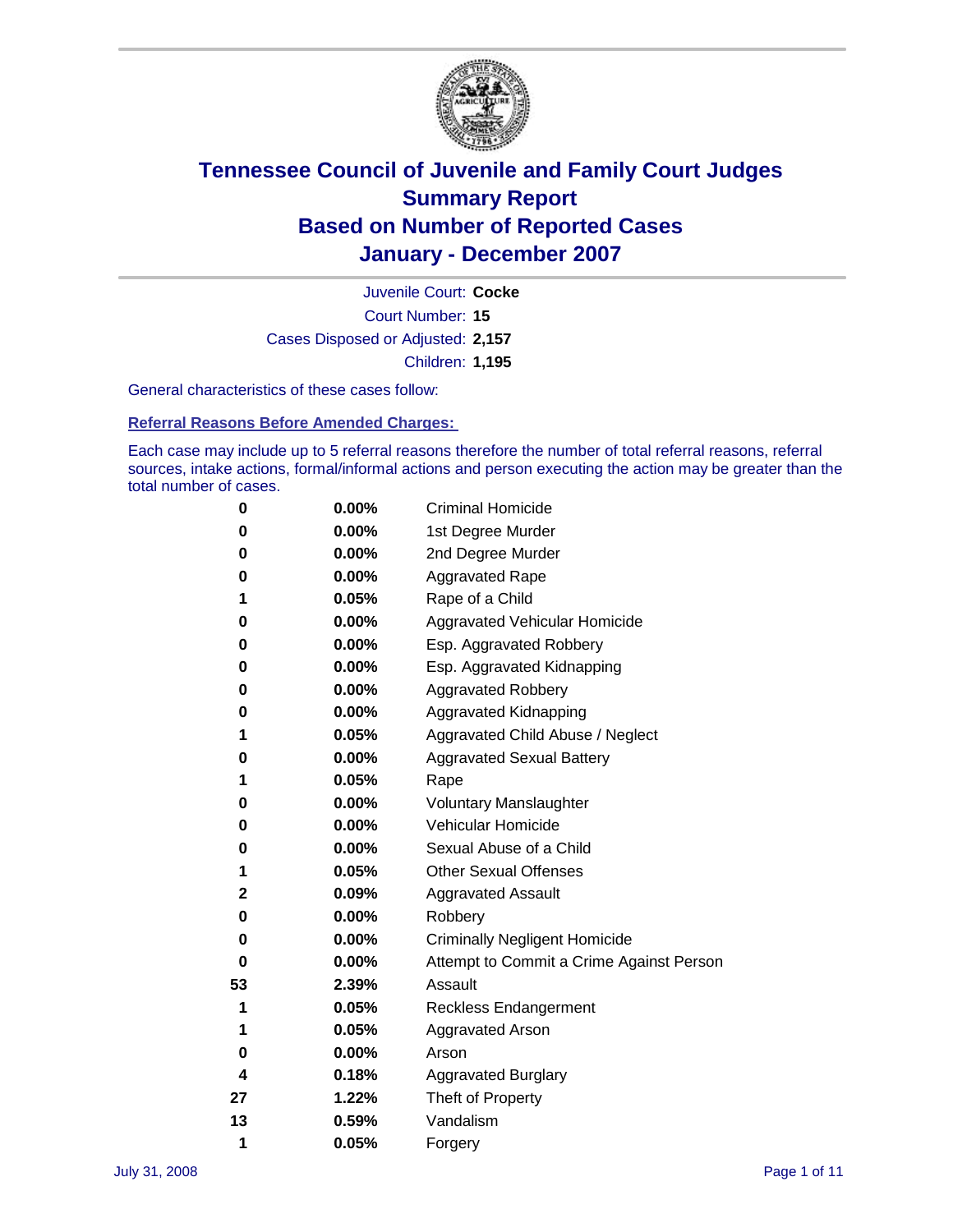

Court Number: **15** Juvenile Court: **Cocke** Cases Disposed or Adjusted: **2,157** Children: **1,195**

#### **Referral Reasons Before Amended Charges:**

Each case may include up to 5 referral reasons therefore the number of total referral reasons, referral sources, intake actions, formal/informal actions and person executing the action may be greater than the total number of cases.

| 0            | 0.00% | <b>Worthless Checks</b>                                     |
|--------------|-------|-------------------------------------------------------------|
| 0            | 0.00% | Illegal Possession / Fraudulent Use of Credit / Debit Cards |
| 4            | 0.18% | <b>Burglary</b>                                             |
| 1            | 0.05% | Unauthorized Use of a Vehicle                               |
| 0            | 0.00% | <b>Cruelty to Animals</b>                                   |
| 1            | 0.05% | Sale of Controlled Substances                               |
| 9            | 0.41% | <b>Other Drug Offenses</b>                                  |
| 28           | 1.26% | <b>Possession of Controlled Substances</b>                  |
| 0            | 0.00% | <b>Criminal Attempt</b>                                     |
| 3            | 0.14% | Carrying Weapons on School Property                         |
| $\mathbf 2$  | 0.09% | Unlawful Carrying / Possession of a Weapon                  |
| 3            | 0.14% | <b>Evading Arrest</b>                                       |
| 0            | 0.00% | Escape                                                      |
| $\mathbf{2}$ | 0.09% | Driving Under Influence (DUI)                               |
| 15           | 0.68% | Possession / Consumption of Alcohol                         |
| 4            | 0.18% | Resisting Stop, Frisk, Halt, Arrest or Search               |
| 0            | 0.00% | <b>Aggravated Criminal Trespass</b>                         |
| 6            | 0.27% | Harassment                                                  |
| 1            | 0.05% | Failure to Appear                                           |
|              | 0.05% | Filing a False Police Report                                |
|              | 0.05% | Criminal Impersonation                                      |
| 7            | 0.32% | <b>Disorderly Conduct</b>                                   |
| 5            | 0.23% | <b>Criminal Trespass</b>                                    |
| 1            | 0.05% | <b>Public Intoxication</b>                                  |
| 0            | 0.00% | Gambling                                                    |
| 120          | 5.40% | Traffic                                                     |
| $\bf{0}$     | 0.00% | <b>Local Ordinances</b>                                     |
| 13           | 0.59% | Violation of Wildlife Regulations                           |
| $\mathbf{2}$ | 0.09% | Contempt of Court                                           |
| 68           | 3.06% | Violation of Probation                                      |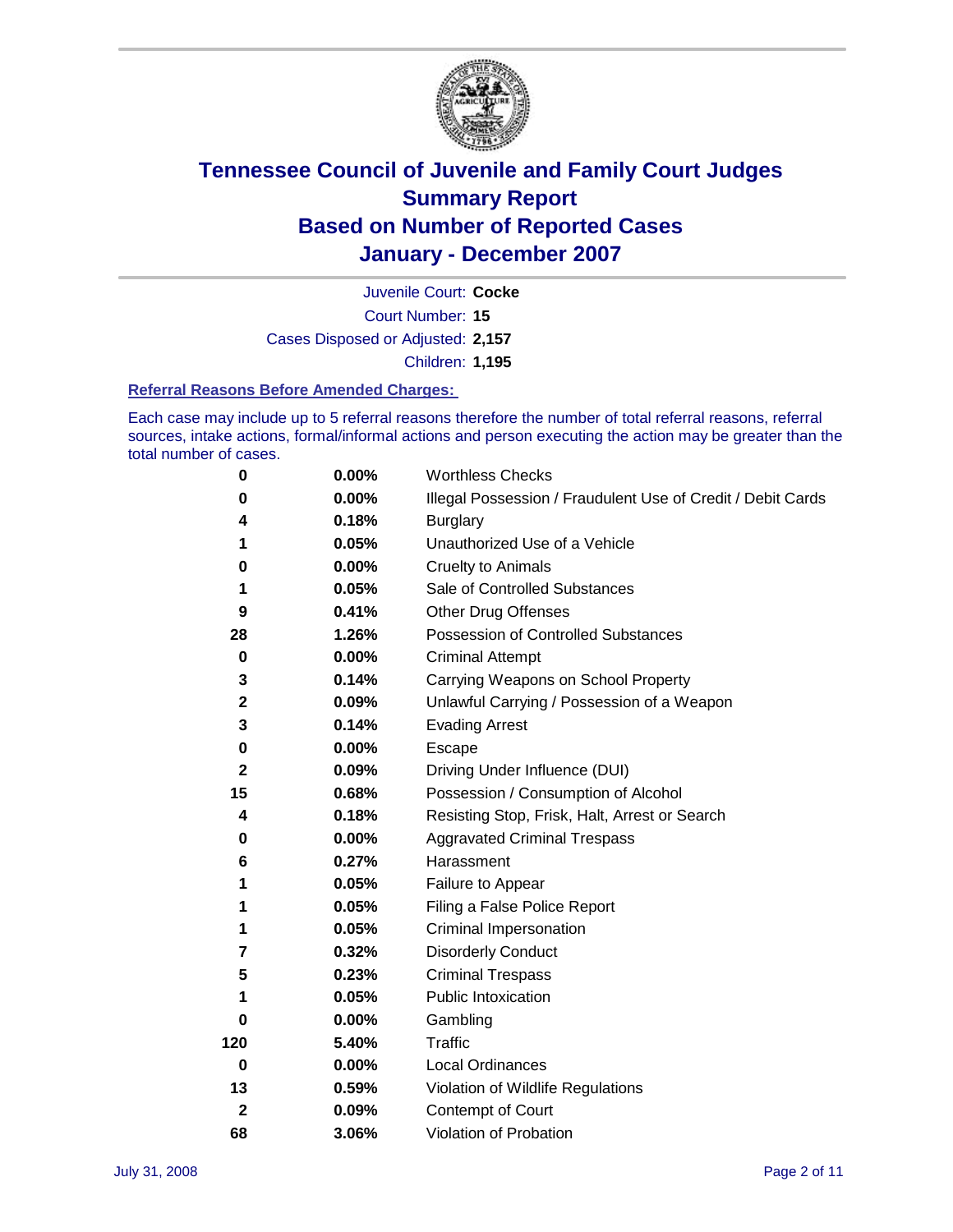

Court Number: **15** Juvenile Court: **Cocke** Cases Disposed or Adjusted: **2,157** Children: **1,195**

#### **Referral Reasons Before Amended Charges:**

Each case may include up to 5 referral reasons therefore the number of total referral reasons, referral sources, intake actions, formal/informal actions and person executing the action may be greater than the total number of cases.

| 5        | 0.23%    | Violation of Aftercare                 |
|----------|----------|----------------------------------------|
| 35       | 1.58%    | Unruly Behavior                        |
| 311      | 14.00%   | Truancy                                |
| 36       | 1.62%    | In-State Runaway                       |
| 1        | 0.05%    | Out-of-State Runaway                   |
| 37       | 1.67%    | Possession of Tobacco Products         |
| 6        | 0.27%    | Violation of a Valid Court Order       |
| 3        | 0.14%    | <b>Violation of Curfew</b>             |
| 0        | 0.00%    | Sexually Abused Child                  |
| 0        | 0.00%    | <b>Physically Abused Child</b>         |
| 286      | 12.87%   | Dependency / Neglect                   |
| 33       | 1.49%    | <b>Termination of Parental Rights</b>  |
| 0        | $0.00\%$ | <b>Violation of Pretrial Diversion</b> |
| 0        | $0.00\%$ | Violation of Informal Adjustment       |
| 27       | 1.22%    | <b>Judicial Review</b>                 |
| $\bf{0}$ | 0.00%    | <b>Administrative Review</b>           |
| 365      | 16.43%   | <b>Foster Care Review</b>              |
| 114      | 5.13%    | Custody                                |
| 16       | 0.72%    | Visitation                             |
| 43       | 1.94%    | Paternity / Legitimation               |
| 334      | 15.03%   | <b>Child Support</b>                   |
| 0        | 0.00%    | <b>Request for Medical Treatment</b>   |
| 0        | 0.00%    | <b>Consent to Marry</b>                |
| 167      | 7.52%    | Other                                  |
| 2,222    | 100.00%  | <b>Total Referrals</b>                 |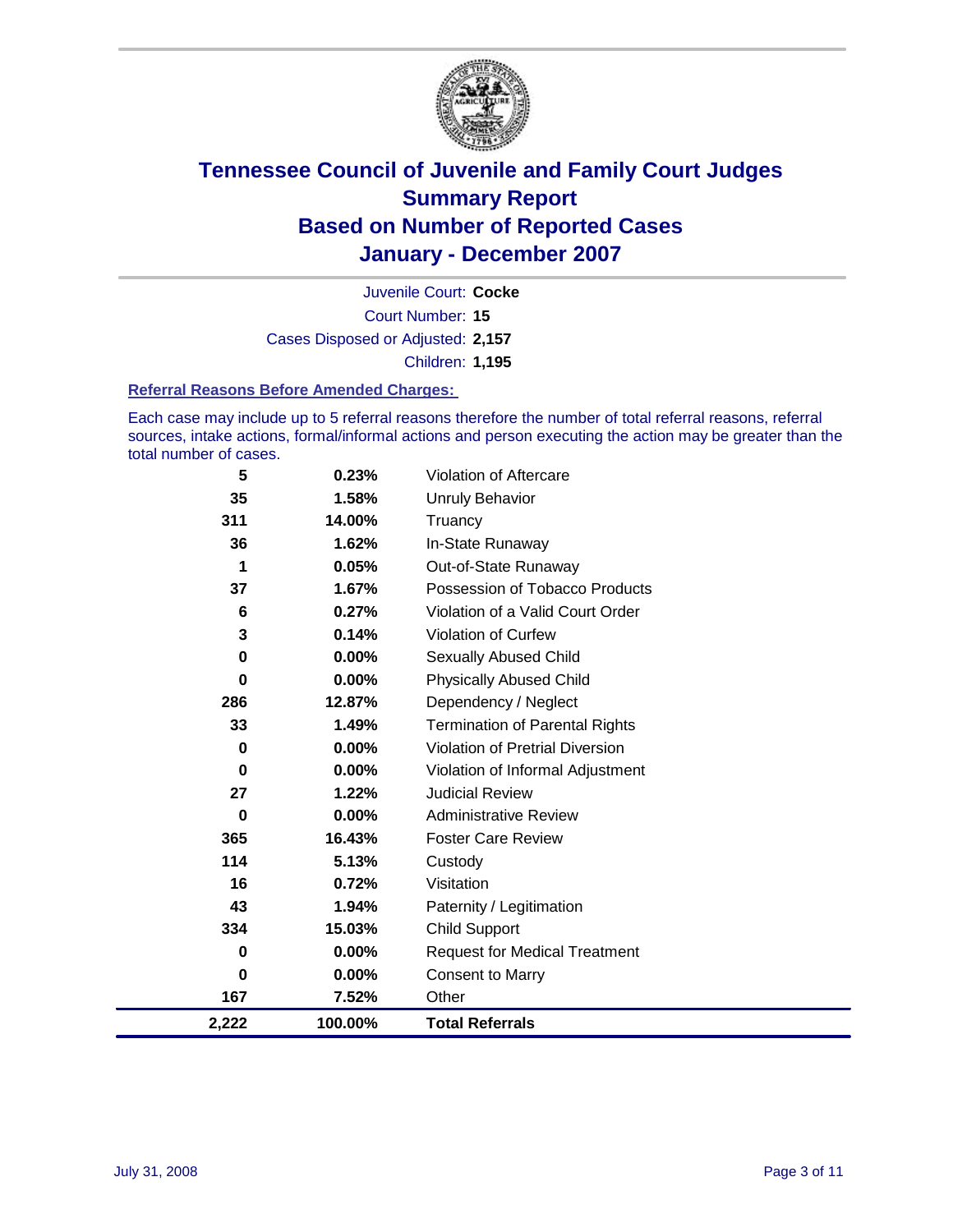

|                            |                                   | Juvenile Court: Cocke             |  |  |
|----------------------------|-----------------------------------|-----------------------------------|--|--|
| <b>Court Number: 15</b>    |                                   |                                   |  |  |
|                            | Cases Disposed or Adjusted: 2,157 |                                   |  |  |
|                            |                                   | Children: 1,195                   |  |  |
| <b>Referral Sources: 1</b> |                                   |                                   |  |  |
| 361                        | 16.25%                            | Law Enforcement                   |  |  |
| 384                        | 17.28%                            | Parents                           |  |  |
| 119                        | 5.36%                             | Relatives                         |  |  |
| 3                          | 0.14%                             | Self                              |  |  |
| 318                        | 14.31%                            | School                            |  |  |
| 0                          | 0.00%                             | <b>CSA</b>                        |  |  |
| 827                        | 37.22%                            | <b>DCS</b>                        |  |  |
| 1                          | 0.05%                             | <b>Other State Department</b>     |  |  |
| 1                          | 0.05%                             | <b>District Attorney's Office</b> |  |  |
| 90                         | 4.05%                             | <b>Court Staff</b>                |  |  |
| 0                          | $0.00\%$                          | Social Agency                     |  |  |
| 13                         | 0.59%                             | <b>Other Court</b>                |  |  |
| 13                         | 0.59%                             | Victim                            |  |  |
| 4                          | 0.18%                             | Child & Parent                    |  |  |
| 39                         | 1.76%                             | Hospital                          |  |  |
| 26                         | 1.17%                             | Unknown                           |  |  |
| 23                         | 1.04%                             | Other                             |  |  |
| 2.222                      | 100.00%                           | <b>Total Referral Sources</b>     |  |  |

#### **Age of Child at Referral: 2**

| 1.195 | 100.00% | <b>Total Child Count</b> |  |
|-------|---------|--------------------------|--|
| 0     | 0.00%   | Unknown / Not Reported   |  |
| 16    | 1.34%   | Ages 19 and Over         |  |
| 230   | 19.25%  | Ages 17 through 18       |  |
| 261   | 21.84%  | Ages 15 through 16       |  |
| 131   | 10.96%  | Ages 13 through 14       |  |
| 78    | 6.53%   | Ages 11 through 12       |  |
| 479   | 40.08%  | Ages 10 and Under        |  |
|       |         |                          |  |

<sup>1</sup> If different than number of Referral Reasons (2222), verify accuracy of your court's data.

One child could be counted in multiple categories, verify accuracy of your court's data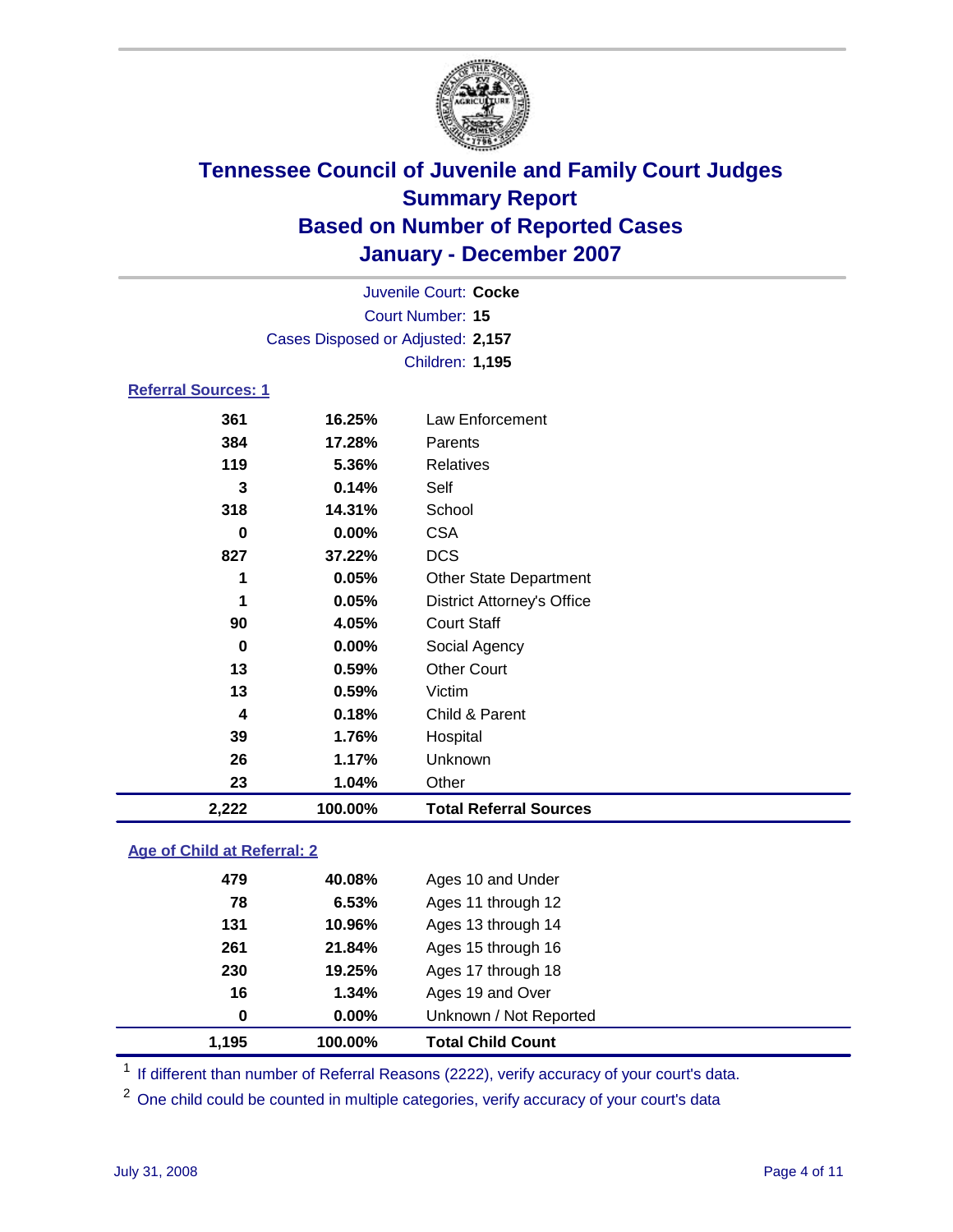

| Juvenile Court: Cocke                   |                                   |                          |  |  |
|-----------------------------------------|-----------------------------------|--------------------------|--|--|
|                                         | Court Number: 15                  |                          |  |  |
|                                         | Cases Disposed or Adjusted: 2,157 |                          |  |  |
|                                         |                                   | Children: 1,195          |  |  |
| Sex of Child: 1                         |                                   |                          |  |  |
| 641                                     | 53.64%                            | Male                     |  |  |
| 550                                     | 46.03%                            | Female                   |  |  |
| 4                                       | 0.33%                             | Unknown                  |  |  |
| 1,195                                   | 100.00%                           | <b>Total Child Count</b> |  |  |
| Race of Child: 1                        |                                   |                          |  |  |
| 1,114                                   | 93.22%                            | White                    |  |  |
| 43                                      | 3.60%                             | African American         |  |  |
| 1                                       | 0.08%                             | Native American          |  |  |
| 1                                       | 0.08%                             | Asian                    |  |  |
| 9                                       | 0.75%                             | Mixed                    |  |  |
| 27                                      | 2.26%                             | Unknown                  |  |  |
| 1,195                                   | 100.00%                           | <b>Total Child Count</b> |  |  |
| <b>Hispanic Origin: 1</b>               |                                   |                          |  |  |
| 18                                      | 1.51%                             | Yes                      |  |  |
| 1,041                                   | 87.11%                            | No                       |  |  |
| 136                                     | 11.38%                            | Unknown                  |  |  |
| 1,195                                   | 100.00%                           | <b>Total Child Count</b> |  |  |
| <b>School Enrollment of Children: 1</b> |                                   |                          |  |  |
| 893                                     | 74.73%                            | Yes                      |  |  |
| 278                                     | 23.26%                            | No                       |  |  |
| 24                                      | 2.01%                             | Unknown                  |  |  |
| 1,195                                   | 100.00%                           | <b>Total Child Count</b> |  |  |

<sup>1</sup> One child could be counted in multiple categories, verify accuracy of your court's data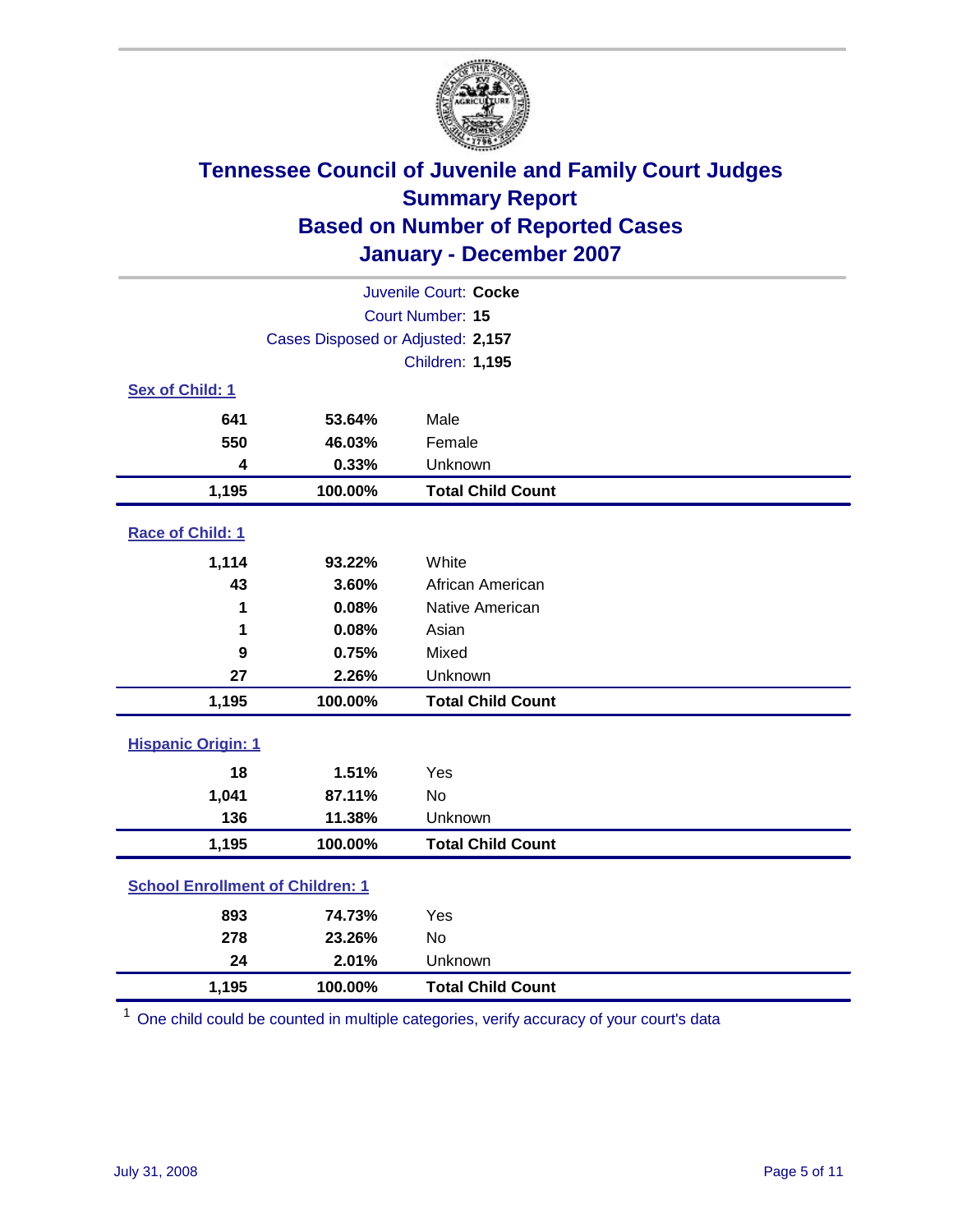

Court Number: **15** Juvenile Court: **Cocke** Cases Disposed or Adjusted: **2,157** Children: **1,195**

### **Living Arrangement of Child at Time of Referral: 1**

| 1,195 | 100.00%  | <b>Total Child Count</b>     |
|-------|----------|------------------------------|
| 7     | 0.59%    | Other                        |
| 35    | 2.93%    | <b>Unknown</b>               |
| 19    | 1.59%    | Independent                  |
| 0     | $0.00\%$ | In an Institution            |
| 3     | 0.25%    | In a Residential Center      |
| 10    | 0.84%    | In a Group Home              |
| 189   | 15.82%   | With Foster Family           |
| 1     | 0.08%    | With Adoptive Parents        |
| 116   | 9.71%    | <b>With Relatives</b>        |
| 133   | 11.13%   | With Father                  |
| 428   | 35.82%   | With Mother                  |
| 18    | 1.51%    | With Mother and Stepfather   |
| 6     | 0.50%    | With Father and Stepmother   |
| 230   | 19.25%   | With Both Biological Parents |

#### **Type of Detention: 2**

| 2,157 | 100.00% | <b>Total Detention Count</b> |  |
|-------|---------|------------------------------|--|
| 0     | 0.00%   | Other                        |  |
| 2,149 | 99.63%  | Does Not Apply               |  |
| 0     | 0.00%   | <b>Unknown</b>               |  |
| 0     | 0.00%   | <b>Psychiatric Hospital</b>  |  |
| 0     | 0.00%   | Jail - No Separation         |  |
| 0     | 0.00%   | Jail - Partial Separation    |  |
| 0     | 0.00%   | Jail - Complete Separation   |  |
| 8     | 0.37%   | Juvenile Detention Facility  |  |
| 0     | 0.00%   | Non-Secure Placement         |  |
|       |         |                              |  |

<sup>1</sup> One child could be counted in multiple categories, verify accuracy of your court's data

<sup>2</sup> If different than number of Cases (2157) verify accuracy of your court's data.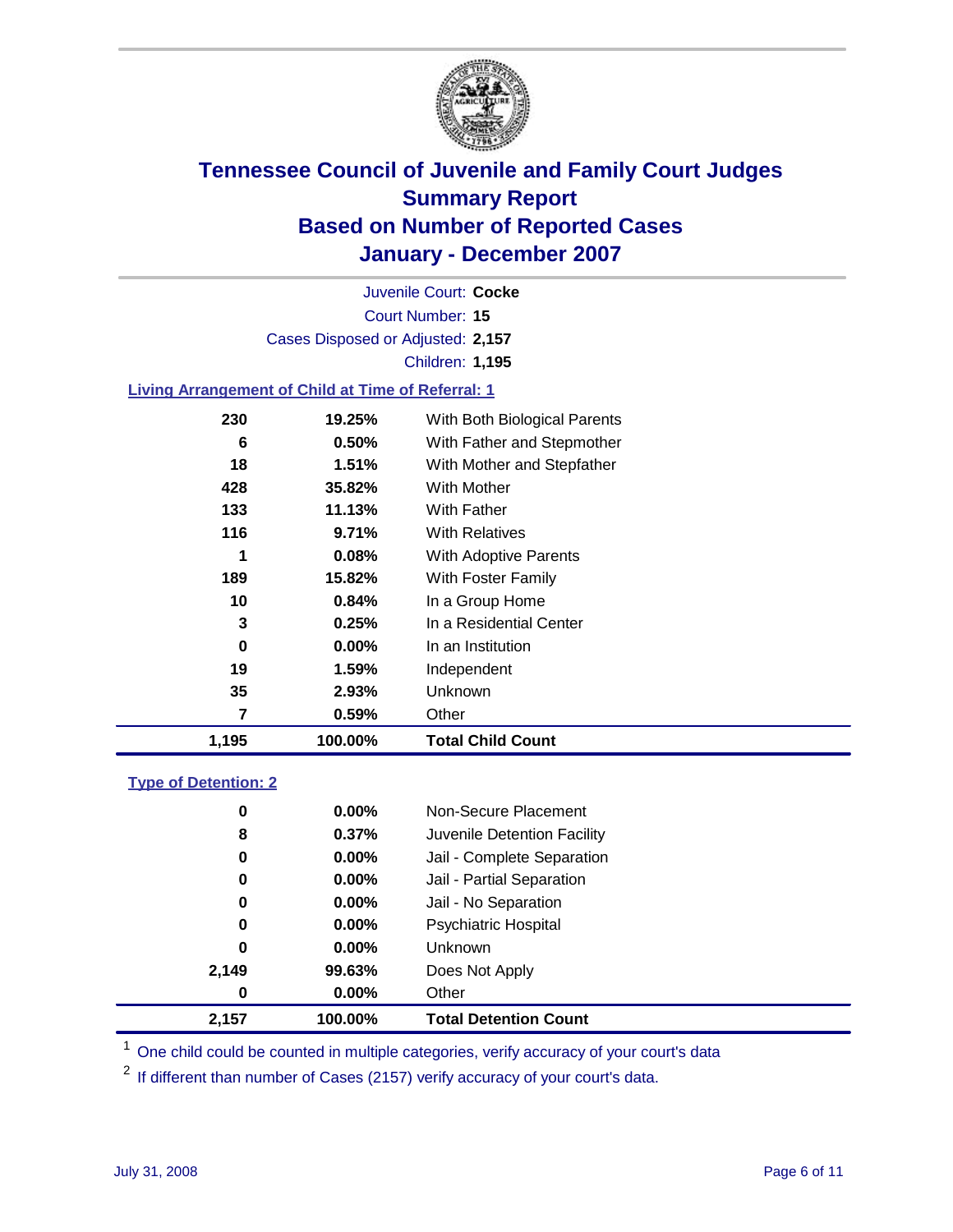

|                                                    | Juvenile Court: Cocke             |                                      |  |  |
|----------------------------------------------------|-----------------------------------|--------------------------------------|--|--|
|                                                    | Court Number: 15                  |                                      |  |  |
|                                                    | Cases Disposed or Adjusted: 2,157 |                                      |  |  |
|                                                    |                                   | Children: 1,195                      |  |  |
| <b>Placement After Secure Detention Hearing: 1</b> |                                   |                                      |  |  |
| 6                                                  | 0.28%                             | Returned to Prior Living Arrangement |  |  |
| 1                                                  | 0.05%                             | Juvenile Detention Facility          |  |  |
| $\bf{0}$                                           | 0.00%                             | Jail                                 |  |  |
| $\bf{0}$                                           | 0.00%                             | Shelter / Group Home                 |  |  |
| 1                                                  | 0.05%                             | <b>Foster Family Home</b>            |  |  |
| 0                                                  | 0.00%                             | Psychiatric Hospital                 |  |  |
| U                                                  | 0.00%                             | Unknown / Not Reported               |  |  |
| 2,149                                              | 99.63%                            | Does Not Apply                       |  |  |
| 0                                                  | 0.00%                             | Other                                |  |  |
| 2,157                                              | 100.00%                           | <b>Total Placement Count</b>         |  |  |
|                                                    |                                   |                                      |  |  |
| <b>Intake Actions: 2</b>                           |                                   |                                      |  |  |
| 1,885                                              | 84.83%                            | <b>Petition Filed</b>                |  |  |
| 103                                                | 4.64%                             | <b>Motion Filed</b>                  |  |  |
| 54                                                 | 2.43%                             | <b>Citation Processed</b>            |  |  |
| 23                                                 | 1.04%                             | Notification of Paternity Processed  |  |  |
| 18                                                 | 0.81%                             | Scheduling of Judicial Review        |  |  |
| $\bf{0}$                                           | 0.00%                             | Scheduling of Administrative Review  |  |  |
| 105                                                | 4.73%                             | Scheduling of Foster Care Review     |  |  |
| 8                                                  | 0.36%                             | Unknown                              |  |  |
| $\bf{0}$                                           | 0.00%                             | Does Not Apply                       |  |  |
| 26                                                 | 1.17%                             | Other                                |  |  |
| 2,222                                              | 100.00%                           | <b>Total Intake Count</b>            |  |  |

<sup>1</sup> If different than number of Cases (2157) verify accuracy of your court's data.

<sup>2</sup> If different than number of Referral Reasons (2222), verify accuracy of your court's data.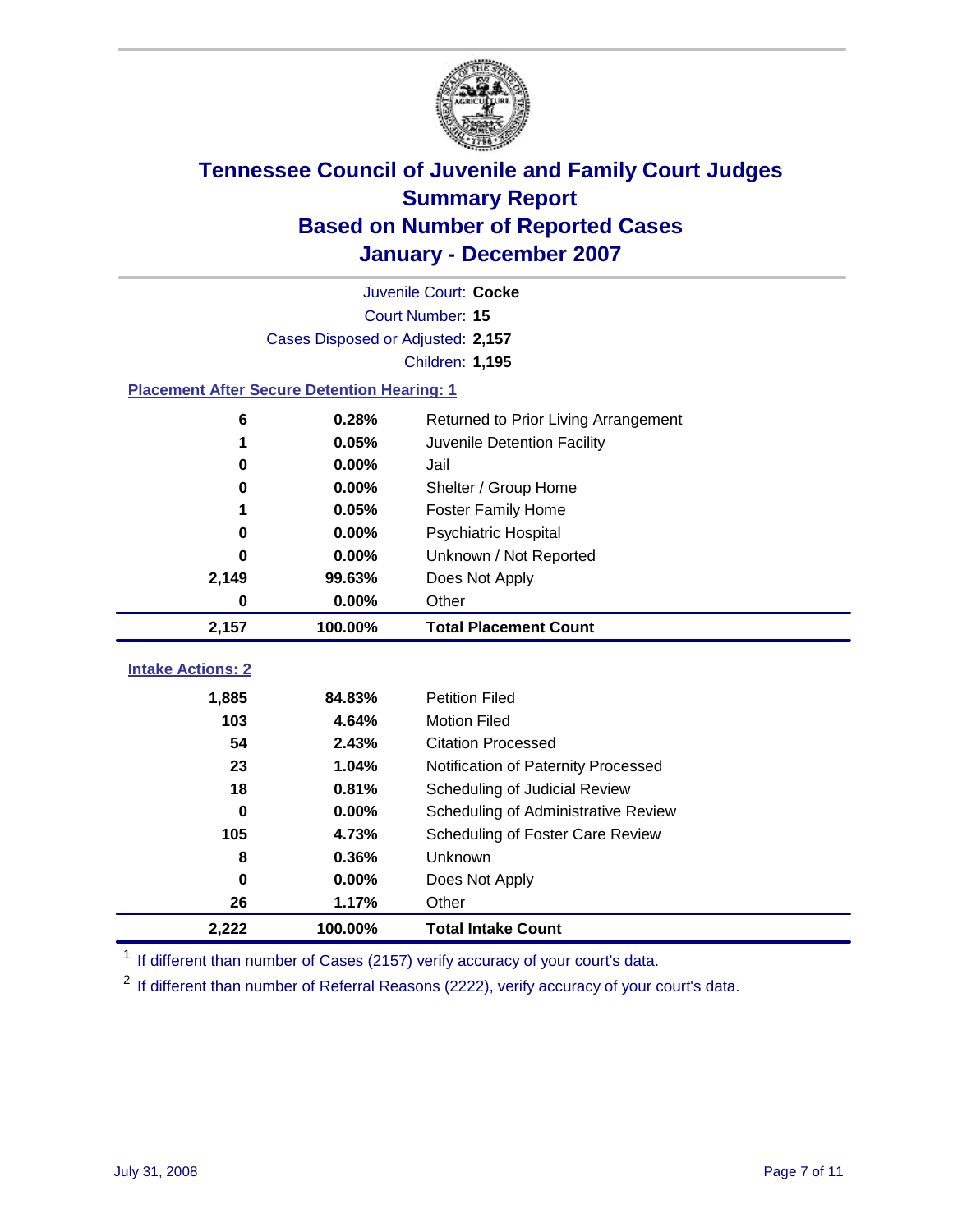

Court Number: **15** Juvenile Court: **Cocke** Cases Disposed or Adjusted: **2,157** Children: **1,195**

#### **Last Grade Completed by Child: 1**

| 154          | 12.89%  | Too Young for School     |
|--------------|---------|--------------------------|
| 11           | 0.92%   | Preschool                |
| 41           | 3.43%   | Kindergarten             |
| 36           | 3.01%   | 1st Grade                |
| 30           | 2.51%   | 2nd Grade                |
| 39           | 3.26%   | 3rd Grade                |
| 41           | 3.43%   | 4th Grade                |
| 30           | 2.51%   | 5th Grade                |
| 39           | 3.26%   | 6th Grade                |
| 64           | 5.36%   | 7th Grade                |
| 112          | 9.37%   | 8th Grade                |
| 108          | 9.04%   | 9th Grade                |
| 151          | 12.64%  | 10th Grade               |
| 112          | 9.37%   | 11th Grade               |
| $\mathbf{2}$ | 0.17%   | 12th Grade               |
| 1            | 0.08%   | Non-Graded Special Ed    |
| $\mathbf{2}$ | 0.17%   | <b>GED</b>               |
| 22           | 1.84%   | Graduated                |
| 108          | 9.04%   | Never Attended School    |
| 88           | 7.36%   | Unknown                  |
| 4            | 0.33%   | Other                    |
| 1,195        | 100.00% | <b>Total Child Count</b> |
|              |         |                          |

### **Enrolled in Special Education: 1**

| 37           | 3.10%<br>86.53% | Yes<br>No                |
|--------------|-----------------|--------------------------|
| 1,034<br>124 | 10.38%          | Unknown                  |
| 1,195        | 100.00%         | <b>Total Child Count</b> |

<sup>1</sup> One child could be counted in multiple categories, verify accuracy of your court's data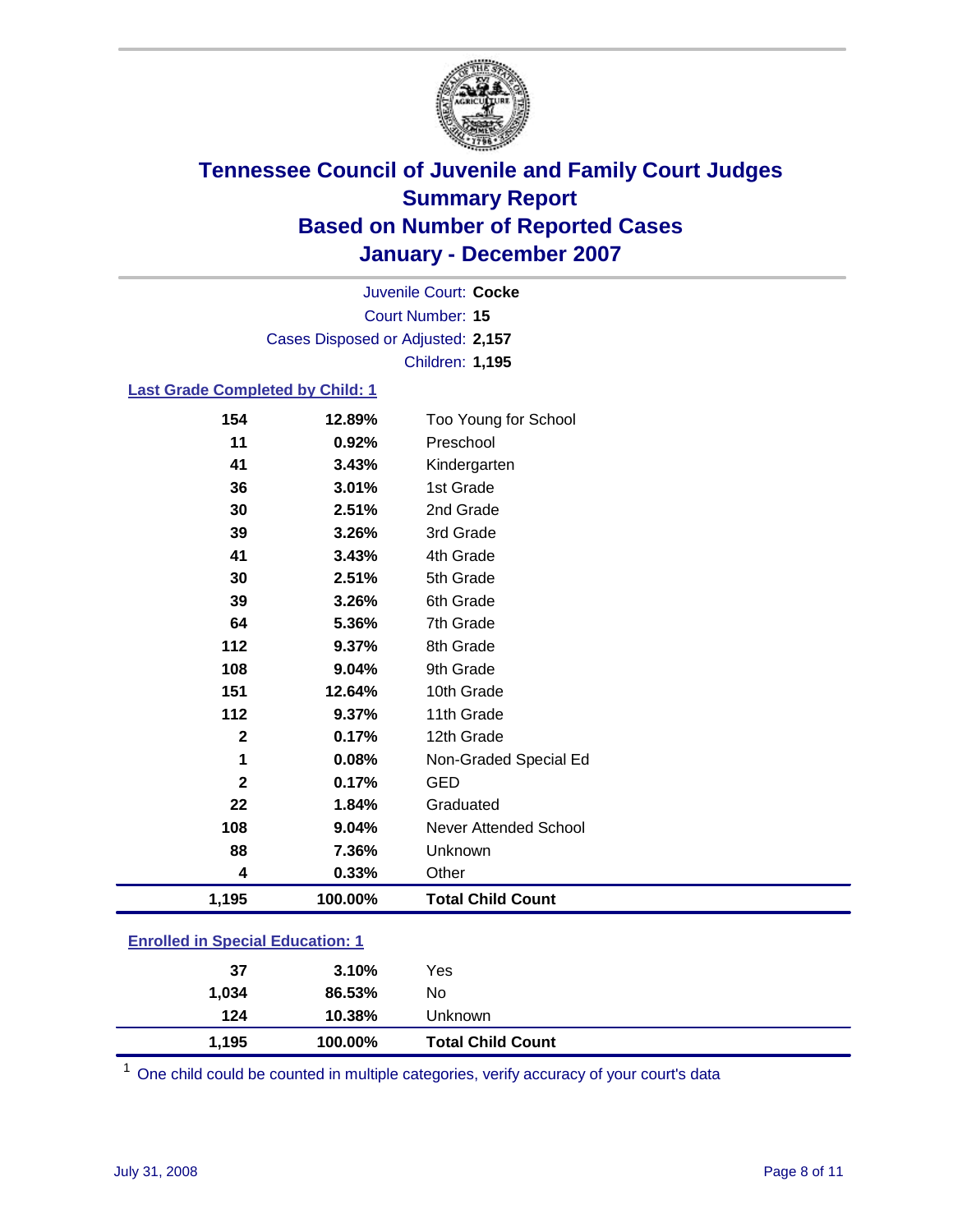

|                              | Juvenile Court: Cocke             |                           |  |  |
|------------------------------|-----------------------------------|---------------------------|--|--|
|                              | Court Number: 15                  |                           |  |  |
|                              | Cases Disposed or Adjusted: 2,157 |                           |  |  |
|                              |                                   | <b>Children: 1,195</b>    |  |  |
| <b>Action Executed By: 1</b> |                                   |                           |  |  |
| 1,743                        | 78.44%                            | Judge                     |  |  |
| 0                            | $0.00\%$                          | Referee                   |  |  |
| 478                          | 21.51%                            | <b>YSO</b>                |  |  |
| 1                            | 0.05%                             | Other                     |  |  |
| 0                            | $0.00\%$                          | Unknown / Not Reported    |  |  |
| 2,222                        | 100.00%                           | <b>Total Action Count</b> |  |  |

### **Formal / Informal Actions: 1**

| 91    | 4.10%    | Dismissed                                        |
|-------|----------|--------------------------------------------------|
| 1     | 0.05%    | Retired / Nolle Prosequi                         |
| 207   | 9.32%    | <b>Complaint Substantiated Delinquent</b>        |
| 121   | 5.45%    | <b>Complaint Substantiated Status Offender</b>   |
| 342   | 15.39%   | <b>Complaint Substantiated Dependent/Neglect</b> |
| 0     | $0.00\%$ | <b>Complaint Substantiated Abused</b>            |
| 0     | 0.00%    | <b>Complaint Substantiated Mentally III</b>      |
| 444   | 19.98%   | Informal Adjustment                              |
| 1     | 0.05%    | <b>Pretrial Diversion</b>                        |
| 1     | 0.05%    | <b>Transfer to Adult Court Hearing</b>           |
| 0     | $0.00\%$ | Charges Cleared by Transfer to Adult Court       |
| 1     | 0.05%    | Special Proceeding                               |
| 443   | 19.94%   | <b>Review Concluded</b>                          |
|       | 0.05%    | Case Held Open                                   |
| 569   | 25.61%   | Other                                            |
| 0     | 0.00%    | Unknown / Not Reported                           |
| 2,222 | 100.00%  | <b>Total Action Count</b>                        |

<sup>1</sup> If different than number of Referral Reasons (2222), verify accuracy of your court's data.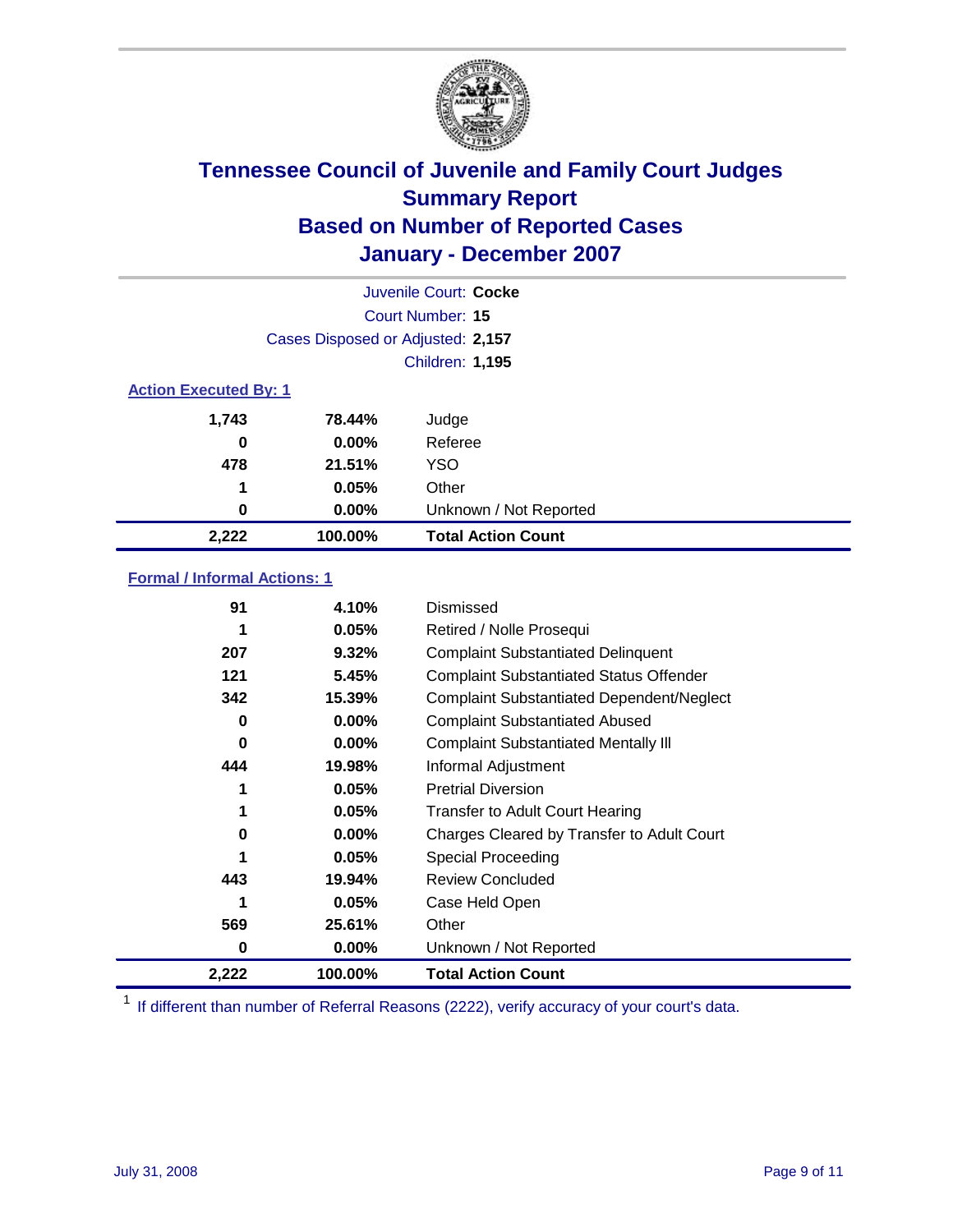

|                       |                                   | Juvenile Court: Cocke                                 |
|-----------------------|-----------------------------------|-------------------------------------------------------|
|                       |                                   | <b>Court Number: 15</b>                               |
|                       | Cases Disposed or Adjusted: 2,157 |                                                       |
|                       |                                   | Children: 1,195                                       |
| <b>Case Outcomes:</b> |                                   | There can be multiple outcomes for one child or case. |
| 121                   | 3.73%                             | <b>Case Dismissed</b>                                 |
| 1                     | 0.03%                             | Case Retired or Nolle Prosequi                        |
| 311                   | 9.58%                             | Warned / Counseled                                    |
| 0                     | 0.00%                             | Held Open For Review                                  |
| 37                    | 1.14%                             | Supervision / Probation to Juvenile Court             |
| 0                     | 0.00%                             | <b>Probation to Parents</b>                           |
| 0                     | 0.00%                             | Referral to Another Entity for Supervision / Service  |
| 11                    | 0.34%                             | Referred for Mental Health Counseling                 |
| 65                    | 2.00%                             | Referred for Alcohol and Drug Counseling              |
| 0                     | 0.00%                             | <b>Referred to Alternative School</b>                 |
| 0                     | 0.00%                             | Referred to Private Child Agency                      |
| 28                    | 0.86%                             | Referred to Defensive Driving School                  |
| 0                     | 0.00%                             | Referred to Alcohol Safety School                     |
| 0                     | 0.00%                             | Referred to Juvenile Court Education-Based Program    |
| 16                    | 0.49%                             | Driver's License Held Informally                      |
| 0                     | 0.00%                             | <b>Voluntary Placement with DMHMR</b>                 |
| 0                     | 0.00%                             | <b>Private Mental Health Placement</b>                |
| 0                     | 0.00%                             | <b>Private MR Placement</b>                           |
| 0                     | 0.00%                             | Placement with City/County Agency/Facility            |
| 0                     | 0.00%                             | Placement with Relative / Other Individual            |
| 34                    | 1.05%                             | Fine                                                  |
| 29                    | 0.89%                             | <b>Public Service</b>                                 |
| 19                    | 0.59%                             | Restitution                                           |
| 0                     | 0.00%                             | <b>Runaway Returned</b>                               |
| 125                   | 3.85%                             | No Contact Order                                      |
| 2                     | 0.06%                             | Injunction Other than No Contact Order                |
| 26                    | 0.80%                             | <b>House Arrest</b>                                   |
| 0                     | 0.00%                             | <b>Court Defined Curfew</b>                           |
| 0                     | 0.00%                             | Dismissed from Informal Adjustment                    |
| 0                     | 0.00%                             | <b>Dismissed from Pretrial Diversion</b>              |
| 9                     | 0.28%                             | Released from Probation                               |
| 0                     | 0.00%                             | <b>Transferred to Adult Court</b>                     |
| 0                     | 0.00%                             | <b>DMHMR Involuntary Commitment</b>                   |